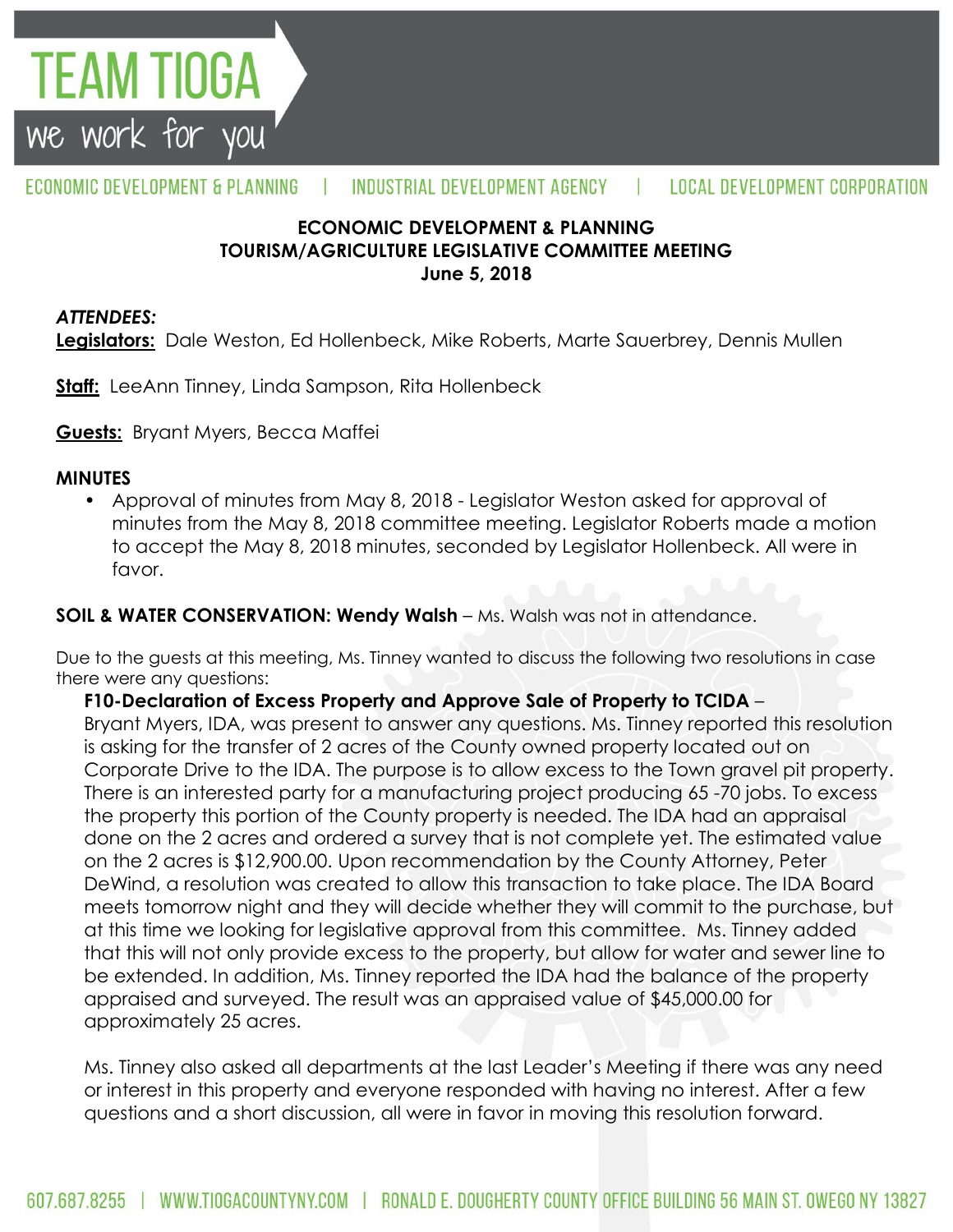## **F09-Authorizing Legislative Chair Signature on Finger Lakes Wine Country Tourism Marketing Association Agreement and Authorizing Payment of Annual Fee** –

Becca Maffei, Tourism, was present to answer any questions. Ms. Tinney indicated there have been many discussions about the County's membership in the Finger Lakes Wine Country Tourism Marketing Association (FLWCTMA) and that there would be a \$60,000.00 per year commitment for three years. There has not been a formal agreement until now. First, the resolution asks for the Legislative Chair's signature on the agreement. Second, the resolution asks that the checks be made payable to the LDC and the LDC would then make the payment to the FLWCTMA. Doing it this way would increase Tourism's budget, as well as, increase the ability to obtain additional funding for marketing purposes through the I Love NY Grant applied for every year. After a few questions and a short discussion, all were in favor in moving this resolution forward.

**CORNELL COOPERATIVE EXTENSION: Andy Fagan** – Mr. Fagan distributed his monthly report highlighting Agriculture and Horticulture, Regional Dairy and Field Crops, 4-H Youth Development, Family Development, Youth Employment, EatSmart NY, Community Development and miscellaneous updates for the month of May. Mr. Fagan reviewed his report.

# **ECONOMIC DEVELOPMENT & PLANNING**

Ms. Tinney reported the following:

- **1. PLANNING REPORT** Ms. Tinney reported the following; agenda previously emailed:
	- **239 Reviews**
		- o County Case 2018-013: Village of Owego, Use Variance, American Legion Post 401 – The applicant wishes to host weekly Bike Night events for motorcycle riders for ten weeks during the summer. Staff recommended disapproval of the use variance and TCPB unanimously carried the vote. This went back to the Village and the Village did override to allow with several contingencies.
	- **Municipal Plans/Projects**  Ms. Jardine continues to provide assistance with the following:
		- o Town of Richford Assisting with an upcoming fall deadline Technical Assistance Grant from the Preservation League of NYS to fund an updated historic building condition report on the Richford Graded School.
		- o Village of Spencer Developed a Request for Quotations to solicit costs of historic restoration of the baseball grandstand.
		- o Town of Nichols Assisting with the local approvals process for two proposed local laws; solar and site plan review regulations that will be incorporated in the existing town zoning code.
		- o Town of Candor Cornell Design Connect award the Town of Candor a project for the Fall 2018 semester to create an overall master plan for the Candor Community Park on the Town Hall property.
		- o Village of Waverly Participating on Waverly Glen Park CFA grant project committee to complete the first phase of improvement projects. Have brought on Haas Landscape Architects and Shumaker Engineering as consultants. Also encourage VOW to update their 1981 Comprehensive Development Plan.
		- o Village of Newark Valley Assisting with their repeat CFA to NYS OPRHP for restoration of all exterior windows in the municipal building.
	- **Other** Ms. Jardine continues to contribute on the following projects: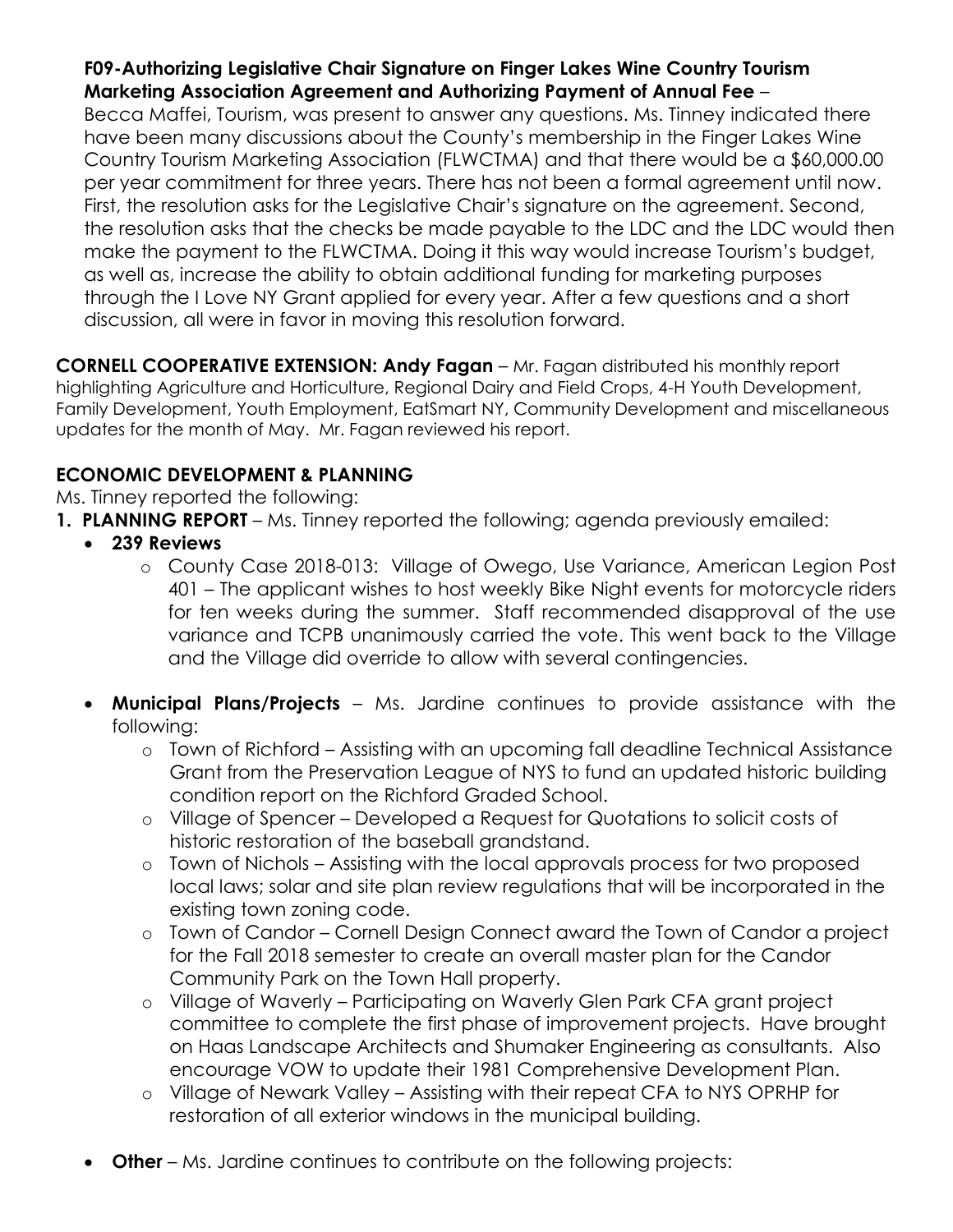- o TBEX 2018 Conference planning ongoing
- o Hazard Mitigation Plan Update ongoing
- o Succession Planning (Institute for Advancement) ongoing
- o Owego Parkview Historic Tax Credit Application ongoing
- o ITCS Department Local Government Efficiency Program grant providing assistance with CFA
- o Solar Power Training (June 20 and 21)
	- $\triangleright$  Planning, zoning and SEQR
	- $\triangleright$  PILOTS and other financial incentives
	- $\triangleright$  Building code permitting and inspecting

**Resolution** – The following resolution was presented and approved:

F06 – Appoint Member (Robertson) to the Tioga County Planning Board

- **2. ECONOMIC DEVELOPMENT REPORT** Ms. Tinney reported the following; agenda previously emailed:
	- **Outreach**  The following companies were visited or meetings were attended:
		- o Finger Lakes Wine Country Tourism Marketing Association Attended the monthly meeting.
		- o Regional Council Attended the following meetings:
			- $\triangleright$  Executive Committee
			- Work Group Retreat Held at Tioga Downs; great event, well attended.
			- ▶ Advanced Manufacturing Work Group
			- ▶ Workforce Development Work Group
		- o Broome CCE NY Grown & Certified Ms. Jardine and Ms. Woodburn attended this meeting. Also, a phone conference was held yesterday to look at regionally dispersing funds. Looking to Ag Advisory Committee for input on what would work best for Tioga County; specifically interested in what kind of marketing efforts should be done to make sure our farmers are aware of this opportunity. Chair Weston suggested Ms. Tinney call Cub Frisbie, Chairman of the Farm Bureau, for information; he is a farmer and very informative.
		- o Village of Owego Met with BMTS and the Village of Owego to discuss a parking study for the Village to begin after the Strawberry Fest.
		- o Chamber of Commerce Presented the housing study to the Chamber to raise awareness.
		- o Leader's Meeting
		- o WATS On the radio with Chuck Carver to talk about the Tioga Women Lead Event and some Economic Development activities going on. Ms. Tinney has been invited back.

# **Project Updates**

o Gateway – Continue to assist with MWBE goals. Ms. Tinney reported Senator Akshar is heading the committee that is studying the impact of MWBE in Upstate NY. There is a You-Tube video of the last committee meeting and suggested to everyone to check it out.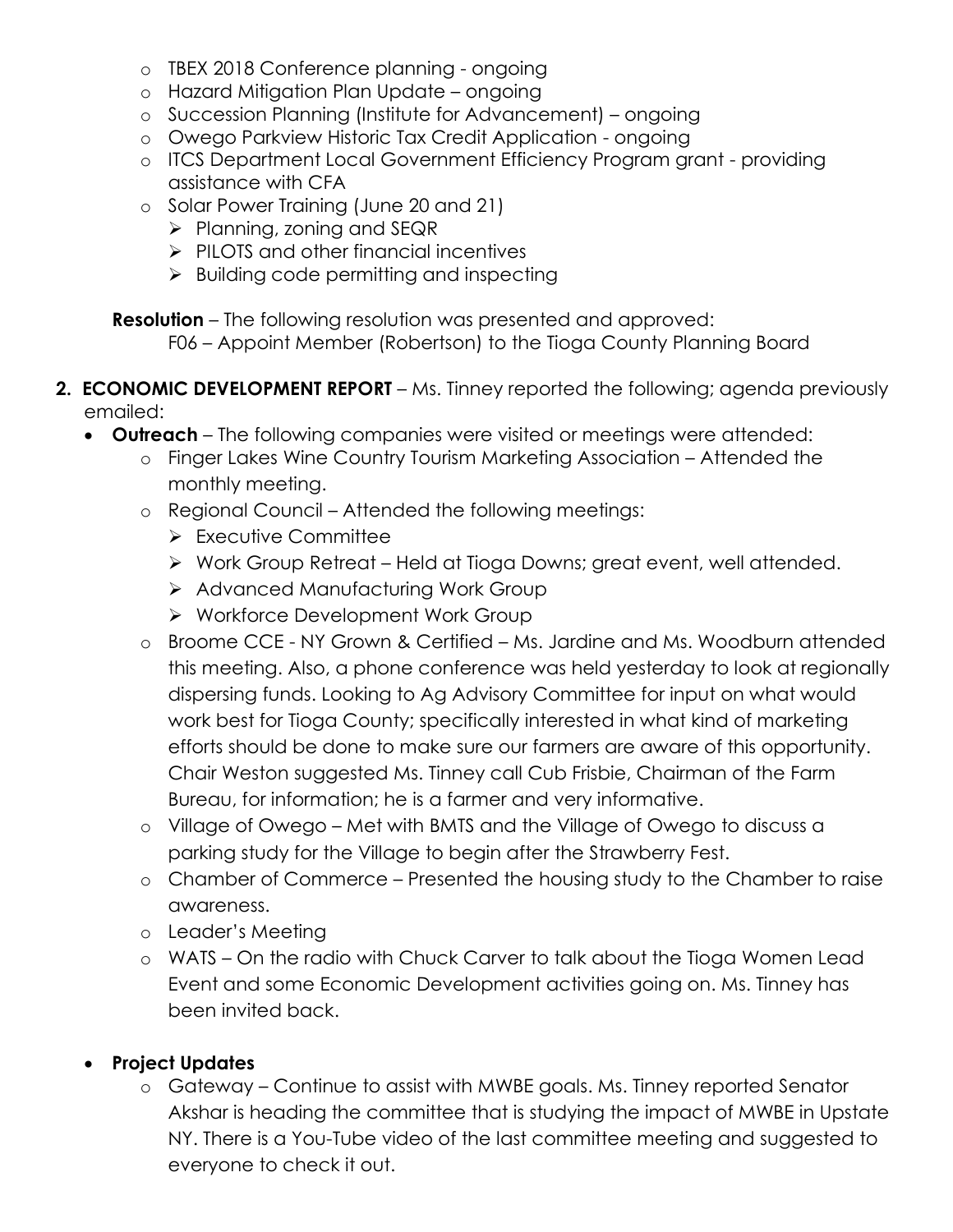- o Parkview Construction on going.
- o Owego Freehold Continue to be challenged by where to pull fill from.
- o Owego Gardens 2 Had to revisit the plans due to a change in one of the roads; received the okay from the Village to allow a non-loop. This project can move forward; Ms. Jardine and Mr. Myers are working together on an approval schedule.
- o Project Steel This Town of Owego project is moving forward. Talked about earlier in the meeting; the Board did approve the project.
- o Village of Owego NY Main Street CFA 2018 application; Ms. Saraceno has received a lot of interest and will be making application on behalf of the Village for the North Avenue area.
- **State Leads –** Responded to the following State leads with no response yet:
	- o Project Lithium
	- o Project Stroller

## **Ag Economic Development**

o Zackary Baker – Begins employment on Monday, June 11, 2018. Looking forward to connecting him with the NY Grown Certified Program, CCE (Barb Neal), ARG and the Farm Bureau.

## **Other**

- o Housing Study Presented to Chamber of Commerce.
- o Workforce Development Flyer and press release was in the committee packet. An ad for the following was in the Owego Pennysaver:
	- AAP (Accelerated Apprenticeship Program) Anticipated start date is mid-July. SUNY will be providing the instructor. Interviewing and testing will be held in this building.
		- $\Diamond$  Participating Companies
			- $\checkmark$  Wagner Lumber
			- $\checkmark$  Crown Cork & Seal
			- $\checkmark$  Applied Technology
			- Granite Works
			- Crowley
	- $\triangleright$  School Districts Discussions/Participation Providing the training space.
		- Waverly Central School District They have a Work Based Learning Program that they are rolling out. Looking at how we can assist or participate in some way.
		- $\Diamond$  Tioga Central School District Met the new Superintendent, Dr. Hamilton, and learned a few things about smaller school districts.

Ms. Tinney reported that the goal is to pull all the schools together to discuss workforce development.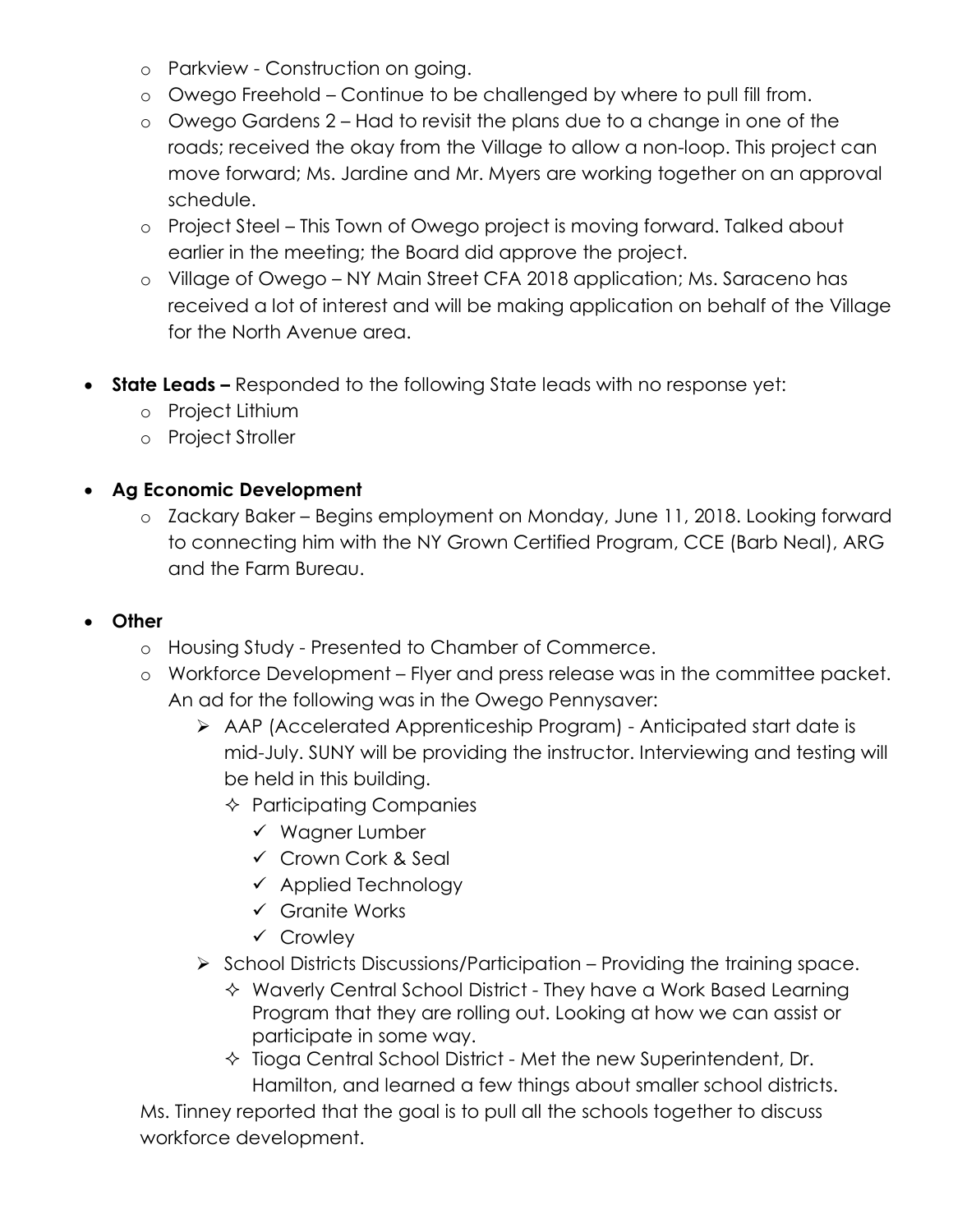Ms. Tinney reported Brittany Woodburn is taking the lead on this project and is doing a great job. This program is going to be presented to the Regional Council and the Advanced Manufacturing Group. This training is not for Tioga County residents only, it is open for anyone to apply. Sheri McCall and Lisa Doland, Department of Labor, are providing assistance in setting up the program.

This is a competitive program. Applications are submitted, the participating businesses will review the applications and will have a say in who is to be interviewed. The candidates will be interviewed and the business will choose who they want to participate in the program.

- o Consolidated Funding Application Window for applications opened on May 1st and closes July 27<sup>th</sup>. At this point, it looks like there are four applications coming out of Tioga County. Will continue to get the word out.
- o Opportunity Zone A Federal program; submitted 2 census tracts for Tioga. Final designation by end of May; haven't heard anything yet.
- o Tioga County Property Development Corp. (Land Bank) Board held first meeting in May.
	- $\triangleright$  Two new appointments to the Board (Baratta, Ayres) Resolutions listed below.

Not on the agenda, Ms. Tinney reported information just brought to her attention regarding the Land Bank. The Land Bank funding has not been announced yet, but we need to position ourselves so that we are ready when the funding is announced. Ms. Saraceno has met with Mr. McFadden and they looked over the list of properties that are going up for foreclosure. Properties have been identified in the Village of Waverly, Owego and 1 in Town of Candor. What we're asking of the County is that properties be pulled off the list, so they could be made available to the Land Bank. Mr. McFadden will also be bringing these properties to the Finance Committee Meeting for discussion. After some discussion, Ms. Tinney distributed the list and will have Ms. Saraceno explain why these properties are to be looked at, as well as, look at a list of already existing problem properties of interest.

- o TEAM Tioga- Goal Setting Working on the two strategies following:
	- Market Tioga County Quality of Life
		- $\Diamond$  Job Opportunities
		- $\Diamond$  Housing
		- $\Diamond$  Planning
		- Workforce Development
	- $\triangleright$  Build Municipal TEAM
		- $\Diamond$  Attend all Town/Village Board meetings through 2018 Following are the May municipal meetings attended by TEAM Tioga:
			- Town of Owego
			- Village of Owego